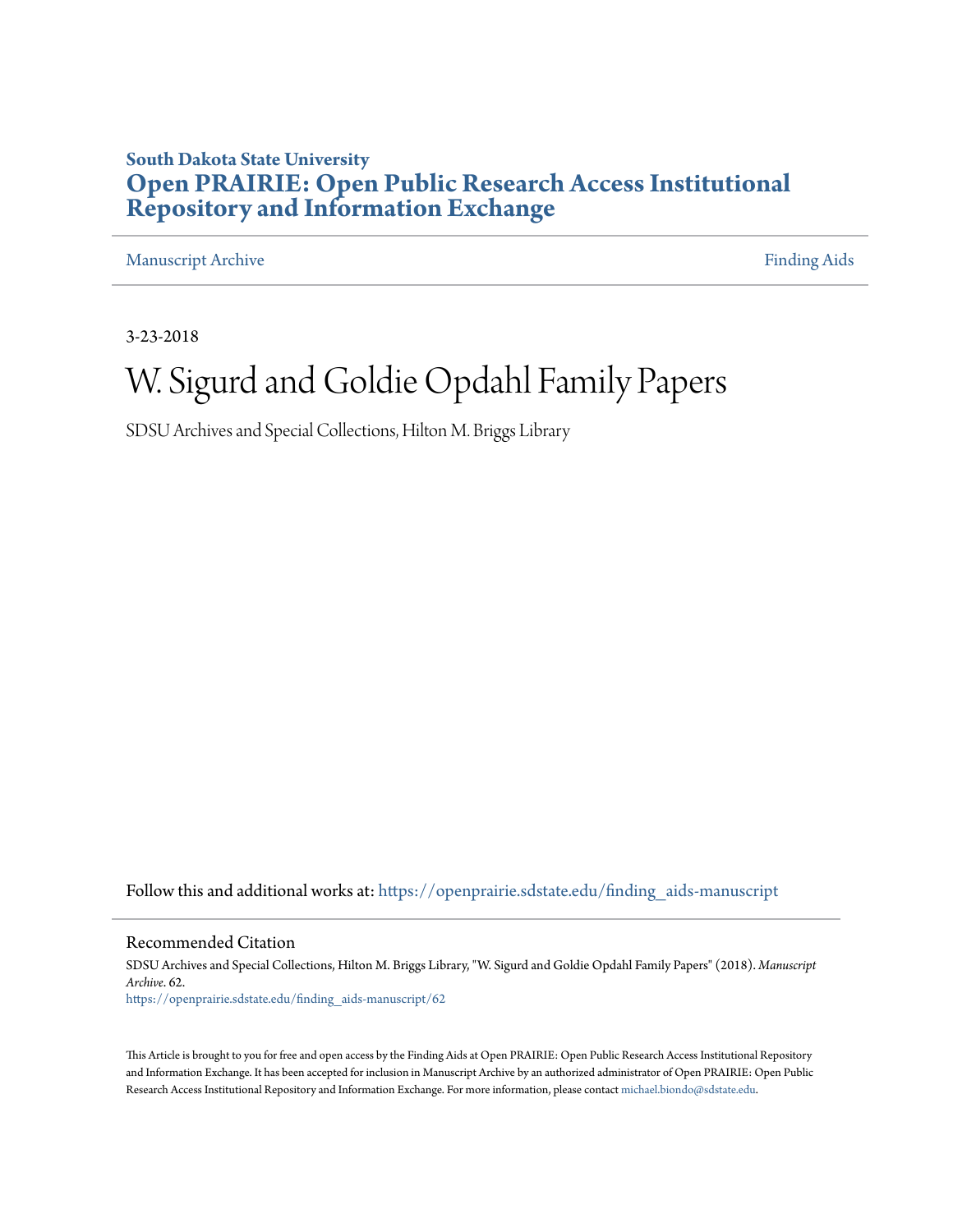# W. Sigurd and Goldie Opdahl Family papers

Finding Aid

South Dakota State University Archives and Special Collections Briggs Library (SBL) Room 241 Box 2114 1300 North Campus Drive Brookings, SD 57007 Phone: 605-688-5094 Email: [arcrefs@sdstate.edu](mailto:arcrefs@sdstate.edu)

### **Collection Summary**

*Identifier*

MA 87

*Title*

W. Sigurd and Goldie Opdahl Family papers

*Creator*

William Sigurd Opdahl and Goldie Opdahl

*Dates*

1943

*Extent*

0.21 linear feet – 1 small document case

*Language*

English

#### *Repository*

South Dakota State University Archives and Special Collections, Hilton M. Briggs Library, Brookings, South Dakota.

*Access note*

This collection is open to researchers without restrictions. The materials in the Archives do not circulate and may be used in-house only.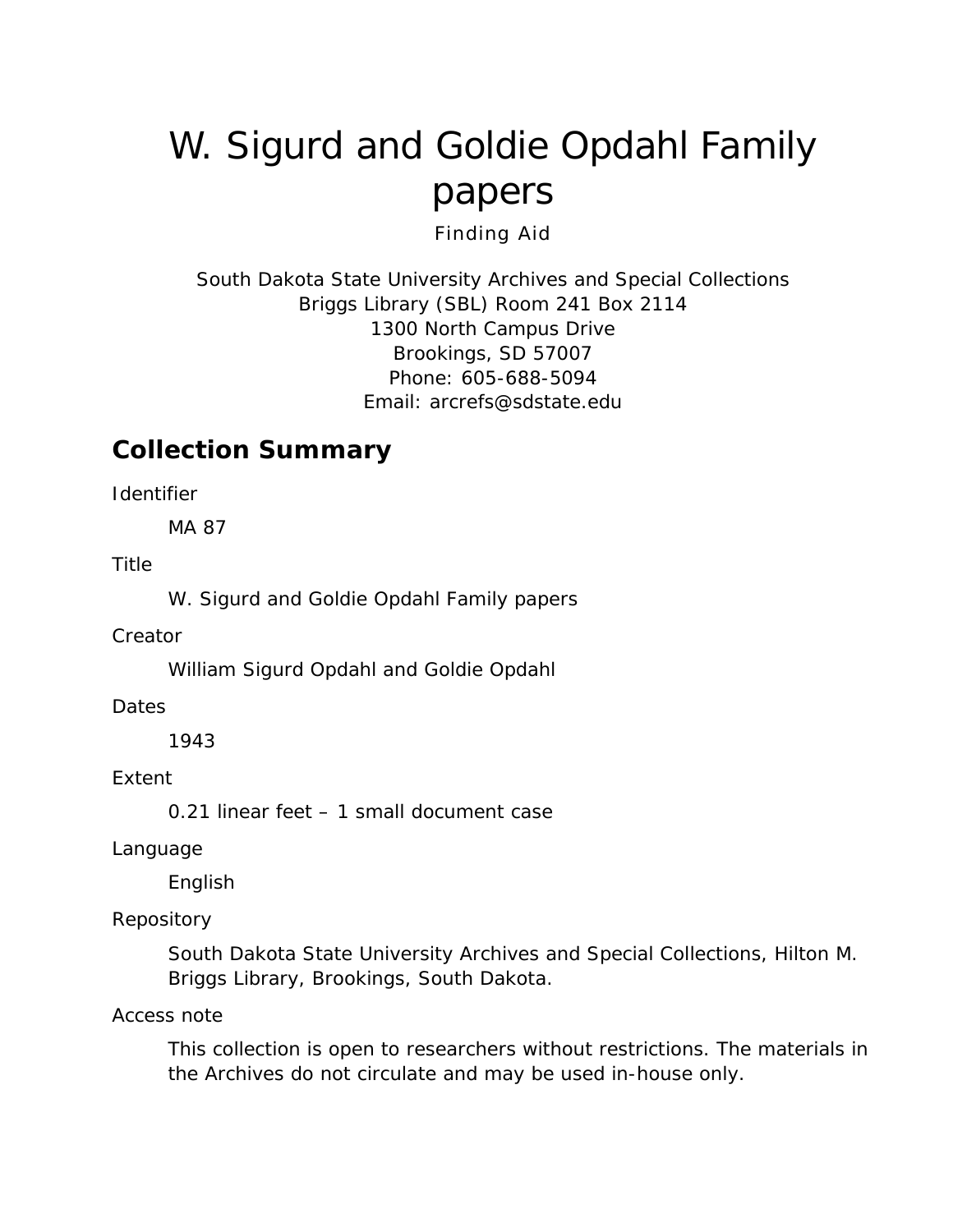#### *Preferred Citation*

*Name of item.* W. Sigurd and Goldie Opdahl Family papers. MA 87. South Dakota State University Archives and Special Collections, Hilton M. Briggs Library, Brookings, South Dakota.

*Abstract*

Correspondence between W. Sigurd Opdahl and his wife, Goldie Opdahl while W. Sigurd worked at an airplane factory in California during World War II.

## **Biographical Note**

William Sigurd Opdahl, descendant of Hogen and Mathilda Opdahl, married Goldie Burgeson, a school teacher, in 1920. She was a descendant of Arthur and Angie Burgeson of Bryant. They farmed on the Opdahl homestead for a time, later moving to the Byron Sour farm four miles west of Hayti, South Dakota.

In 1929, they moved into Hayti. Sig farmed in Hayti and Opdahl Townships, was a school bus driver, worked on the railroad for a short time, worked in a California factory during World War II, and was employed at the Hamiln County Coop Oil until retirement.

Goldie taught school in rural Bryant and Hayti areas, drove school bus, and was employed at the Hayti Post Office, and in local grocery stores.

They had two daughters, Lou Ellen (Mrs. Floyd Johnson) and Nona (Mrs. James Amerson.

William Sigurd died on May 10, 1975. Goldie dies on May 6, 1996.

#### **Contents Note**

This collection is composed of one file folder of correspondence between W. Sigurd Opdahl and his wife, Goldie Opdahl while W. Sigurd worked at an airplane factory in California during World War II. It details his journey to Long Beach, California and his work in the airplane factory. She writes about the daily activities in Hayti, S.D. Also included is a letter from his daughter Lou Ellen Johnson. The letters are photocopies of the originals.

## **Related Resources**

Hamlin County, 1878-1979 Hamlin Historical Committee. 1979 Call number: SD Collection F657.H3 H32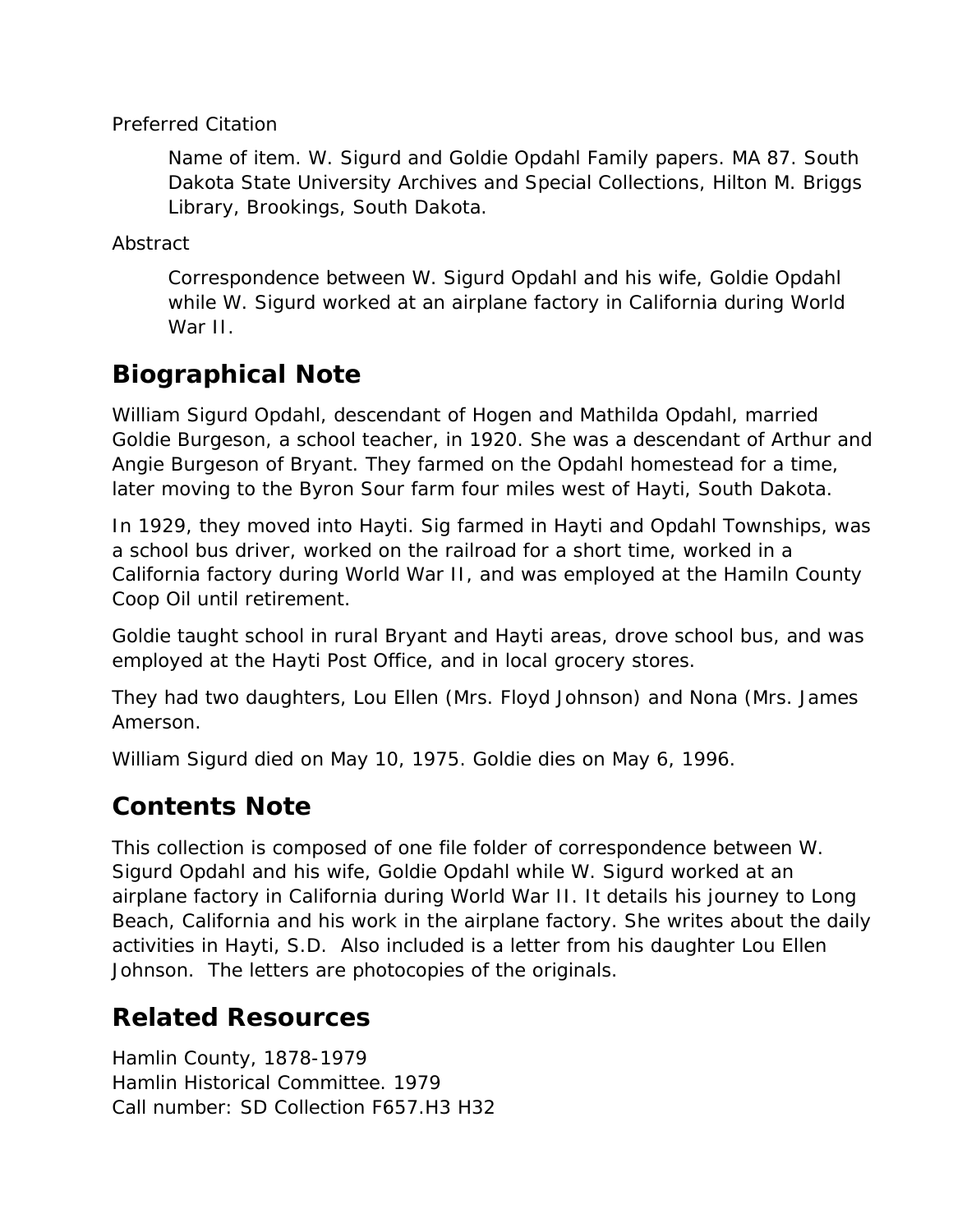Mathiesen N. Proue and. L.E. Johnson. Hayti, S.D., 1988. Call number: SD Collection CS71.M37 M37 1988

## **Key Words**

**Letters** Johnson, Lou Ellen Opdahl Opdahl, Goldie Clair Burgeson Opdahl, William Sigurd World War II

## **Administrative Information**

#### *Conditions Governing Access*

This collection is open to researchers without restrictions. The materials in the Archives do not circulate and may be used in-house only.

Researchers conducting extensive research are asked to make an advance appointment to access archival material. Please call or e-mail prior to visiting the collection and indicate as much detail as possible about a particular topic and intended use.

South Dakota State University supports access to the materials, published and unpublished, in its collections. Nonetheless, access to some items may be restricted as a result of their fragile condition or by contractual agreements with donors.

#### *Copyright note*

Copyright restrictions apply in different ways to different materials. Many of the documents and other historical materials in the Archives are in the public domain and may be reproduced and used in any way. There are other materials in the Archive carrying a copyright interest and must be used according to the provisions of Title 17 of the U.S. Code. The Archive issues a warning concerning copyright restrictions to every researcher who requests copies of documents. Although the copyright law is under constant redefinition in the courts, it is ultimately the responsibility of the researcher to properly use copyrighted material.

#### *Arranged and Described by*

Crystal J. Gamradt, 2017 October 30, 2017